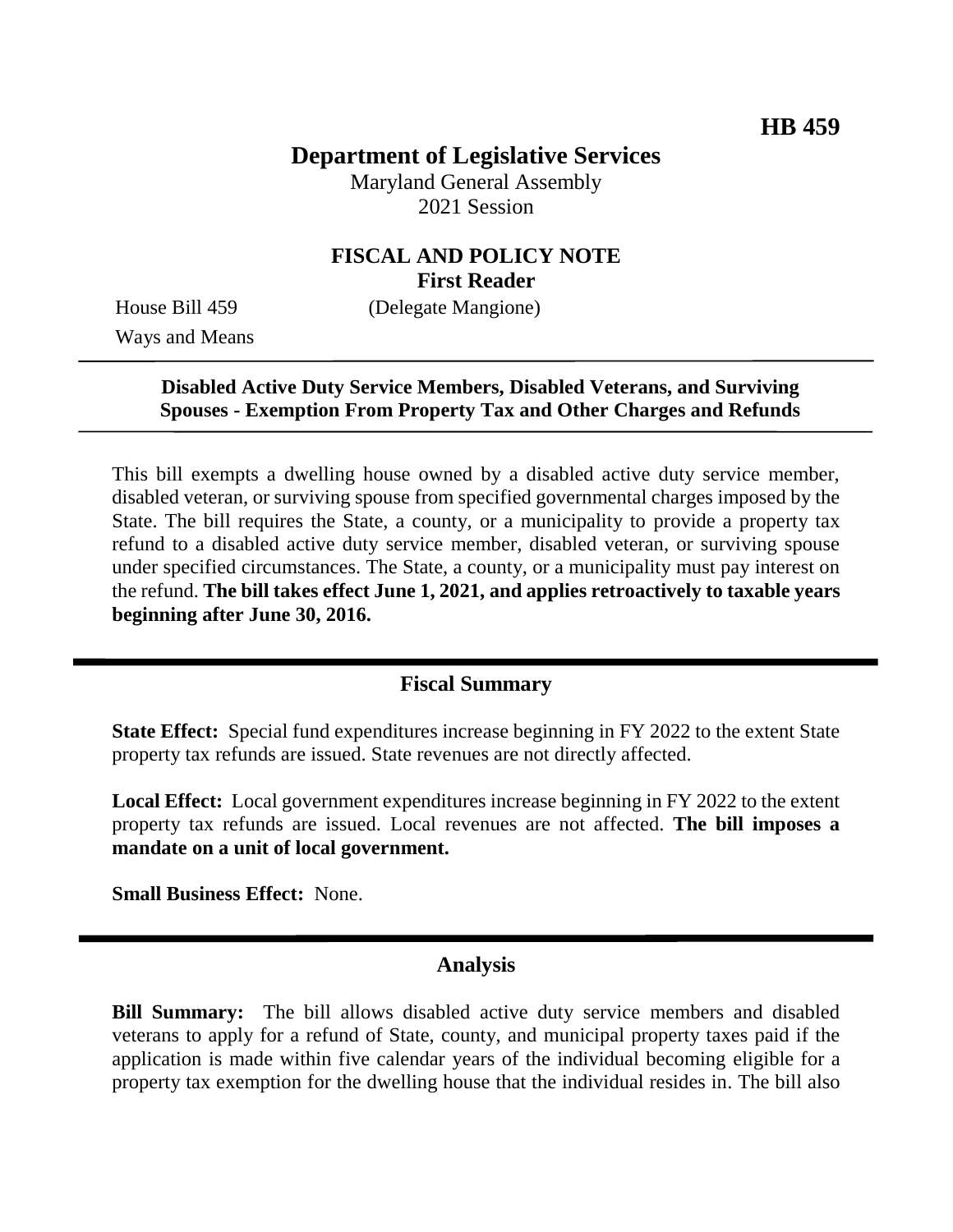allows a surviving spouse to apply for a State and municipal property tax refund; the surviving spouse is already allowed under current law to apply for a county property tax refund. In addition, the bill exempts a disabled active duty service member, disabled veteran, or surviving spouse from paying any governmental charges or fees that are assessed on their dwelling house.

**Current Law:** The real property owned by disabled veterans, as their legal residence, is exempt from taxation, if specified requirements are met. A disabled veteran is an individual who is honorably discharged or released under honorable circumstances from active service in any branch of the U.S. Armed Forces. To qualify for the tax exemption, the disabled veteran must have a 100% service-connected disability rating. Real property owned by the surviving spouse of a disabled veteran and the surviving spouse of an individual who died in the line of duty while in active military, naval, or air service of the United States is exempt from taxation. In addition, a home owned by the surviving spouse of a veteran of the U.S. Armed Forces who receives Dependency and Indemnity Compensation from the U.S. Department of Veterans Affairs is eligible for a property tax exemption under specified circumstances.

Chapter 520 of 2019 provided a property tax exemption for the dwelling owned by a specified disabled active duty service member. A disabled active duty service member must apply for the property tax exemption by providing to the Supervisor of Assessments a certification of the service member's disability from a physician licensed to practice medicine in the State or from the Veterans' Administration, on the form provided by the State Department of Assessments and Taxation. A disabled active duty service member is defined as an individual in active service of the military, naval, or air service as defined in 38 U.S.C. § 101 who has a service connected physical disability that is reasonably certain to continue for the life of the service member and was not caused or incurred by misconduct of the service member.

#### *Local Refund Provisions for Disabled Veterans*

The Maryland Association of Counties advises that the following counties have established refund provisions applicable to disabled veterans, as shown in **Exhibit 1**.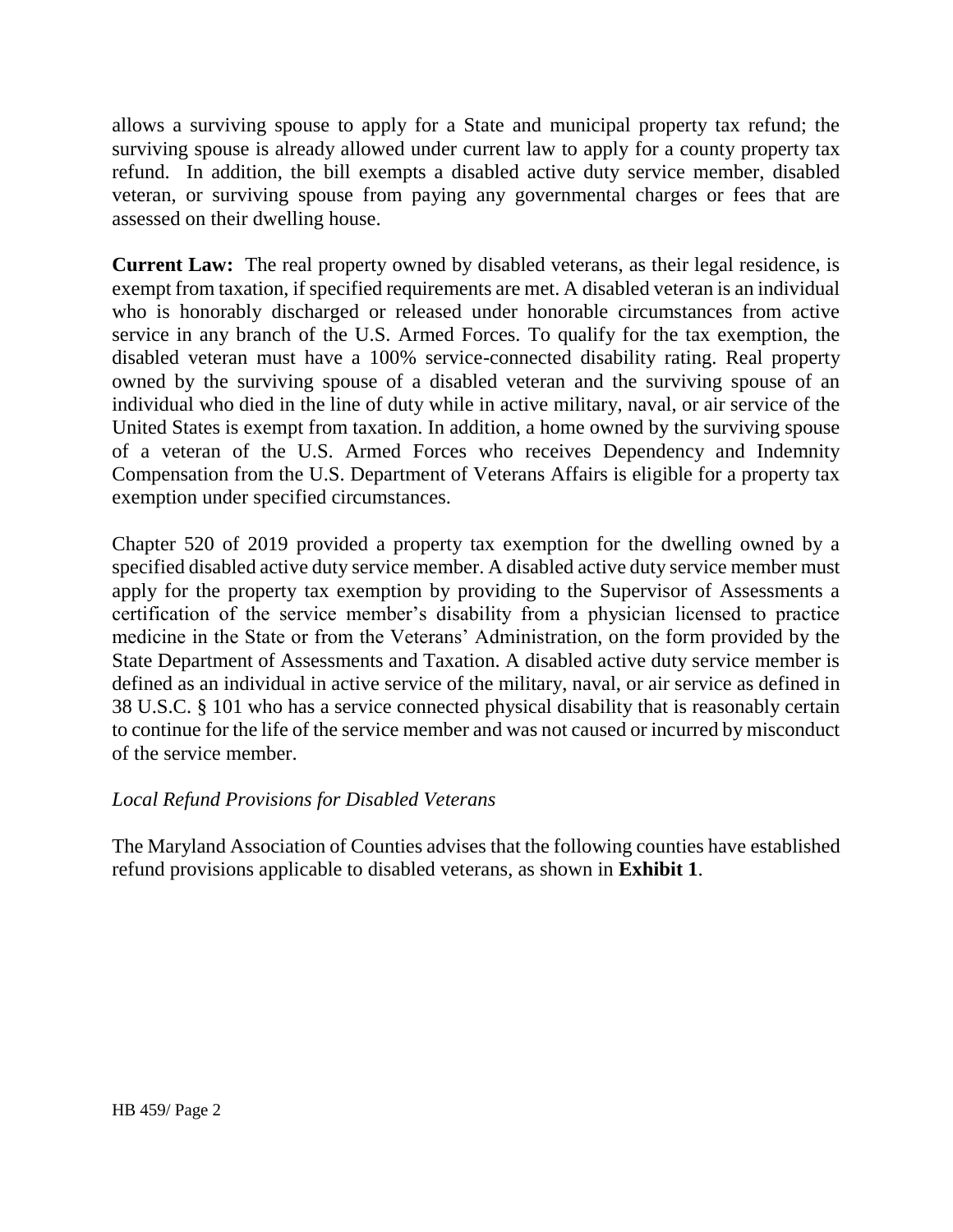# **Exhibit 1 County Refund Provisions for Disabled Veterans**

| <b>County</b>    | <b>Refund Provision</b>                                                                                                                                                                                                                                                                                                |  |
|------------------|------------------------------------------------------------------------------------------------------------------------------------------------------------------------------------------------------------------------------------------------------------------------------------------------------------------------|--|
| Anne Arundel     | Grants a refund of county property taxes paid by a disabled veteran<br>or surviving spouse in the taxable years in which an exemption was<br>authorized but not granted. A refund may not be made for a year or<br>portion of a year that is more than five years preceding the date of<br>application for the refund. |  |
| <b>Baltimore</b> | Provides that a disabled veteran or surviving spouse of a disabled<br>veteran may be eligible for a refund of taxes paid for up to<br>three years prior to receiving the exemption.                                                                                                                                    |  |
| Calvert          | Grants a real property tax refund upon the county portion of the real<br>property tax paid upon the principal residence of a qualifying<br>disabled veteran through the date that the Veterans Administration<br>makes the determination of their disability.                                                          |  |
| Cecil            | Enacted legislation granting refunds to veterans or surviving<br>spouses for up to three years prior to receiving the exemption.                                                                                                                                                                                       |  |
| Montgomery       | Grants a refund of county property taxes paid by a disabled veteran<br>or surviving spouse in the taxable years in which an exemption was<br>authorized but not granted. A refund may not be made for a year or<br>portion of a year that is more than five years preceding the date of<br>application for the refund. |  |
| Prince George's  | Provides a refund for the period that the eligible taxpayer was<br>eligible for the benefit (limited to current period plus three years).                                                                                                                                                                              |  |
| Queen Anne's     | Grants a refund of county and municipal property taxes paid by a<br>disabled veteran or surviving spouse in the taxable years in which<br>an exemption was authorized but not granted. A refund may not be<br>authorized for any taxes paid more than three years prior to the date<br>of refund.                      |  |

Source: Maryland Association of Counties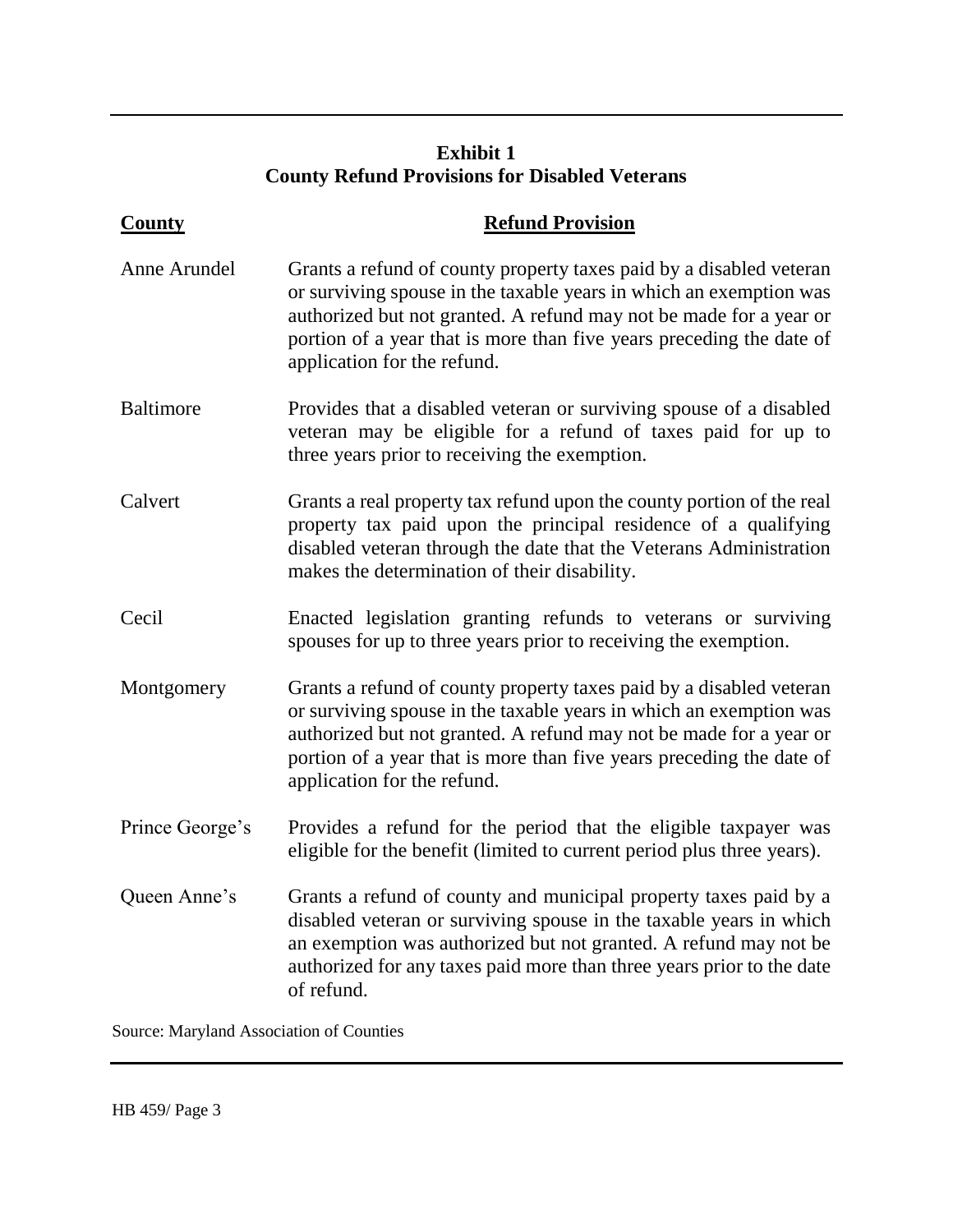In Prince George's County, the number of property tax refund applications and refund amounts for disabled veterans over the preceding four years have ranged from 239 applications in fiscal 2018 to 461 applications in fiscal 2020, with refund amounts ranging from almost \$700,000 to \$1.2 million. **Exhibit 2** shows the number of refund applications and refund amounts for each year.

| <b>Exhibit 2</b>                                                            |
|-----------------------------------------------------------------------------|
| <b>Property Tax Refunds for Disabled Veterans in Prince George's County</b> |
| <b>Fiscal 2018-2021</b>                                                     |

| <b>Fiscal Year</b>             | Number of<br><b>Applications</b> | <b>Property Tax</b><br><b>Refund Amount</b> |
|--------------------------------|----------------------------------|---------------------------------------------|
| 2018                           | 239                              | \$0.7 million                               |
| 2019                           | 375                              | \$1.1 million                               |
| 2020                           | 461                              | \$1.2 million                               |
| $2021$ (to date)               | 258                              | \$0.7 million                               |
| Source: Prince George's County |                                  |                                             |

#### *Fiscal Impact of Existing Property Tax Exemptions for Disabled Veterans*

For fiscal 2020, 12,386 property owners received a property tax exemption for being a disabled veteran, a surviving spouse, or a disabled active duty service member, and the assessment for these properties was approximately \$4.1 billion. The associated State revenue loss from these exemptions totaled approximately \$4.6 million, based on a \$0.112 State property tax rate. All State property tax revenues are credited to a special fund, the Annuity Bond Fund, dedicated exclusively to paying the debt service on State general obligation bonds. Local governments generally have the authority to set their own property tax rates. Based on the average combined county-municipal property tax rate, the projected local revenue loss from the current exemption could total approximately \$50 million.

**State Fiscal Effect:** In some instances, there is a delay in the time a veteran applies to the federal government for disability benefits and when a State and local property tax exemption is granted due to the time it takes to process claims at the federal level. As a result, the individual has to pay State and local property taxes while the application is processed and approved. The bill allows these individuals to receive a refund for any property taxes paid for up to five years from when the disability claim was filed.